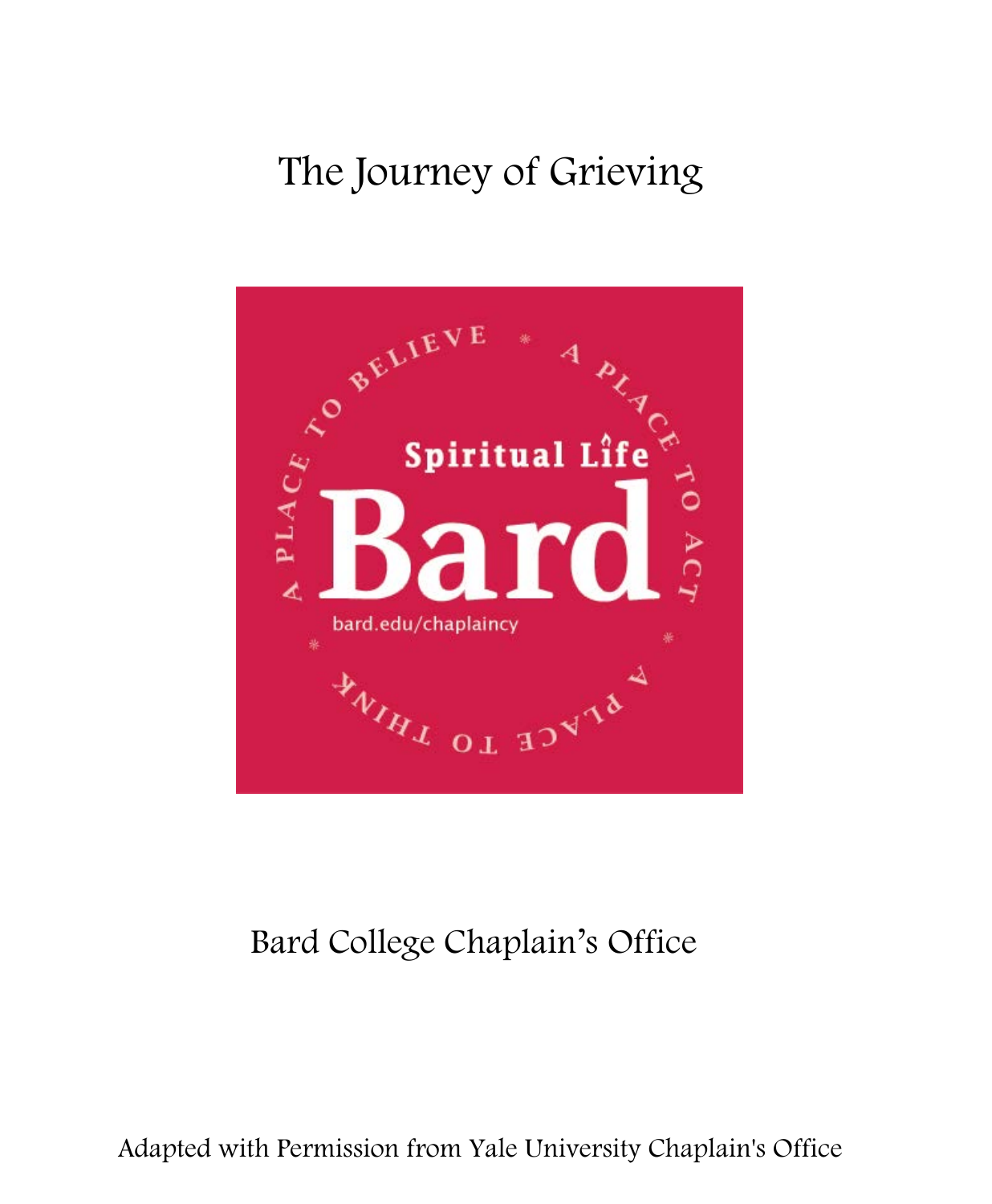When you lose someone you love, your life becomes strange, The ground beneath you gets fragile, your thoughts make your eyes unsure; And some dead echo drags your voice down Where words have no confidence.

Your heart has grown heavy with loss; And though this loss has wounded others too, No one knows what has been taken from you When the silence of absence deepens.

Flickers of guilt kindle regret For all that was left unsaid or undone.

There are days when you wake up happy; Again inside the fullness of life, Until the moment breaks And you are thrown back onto the black tide of loss.

Days when you have your heart back, You are able to function well Until in the middle of work or encounter, Suddenly with no warning, you are ambushed by grief.

It becomes hard to trust yourself.

All you can depend on now is that sorrow will remain faithful to itself. More than you, it knows its way and will find the right time To pull and pull the rope of grief until that coiled hill of tears Has reduced to its last drop.

Gradually, you will learn acquaintance with the invisible form of your departed; And when the work of grief is done, the wound of loss will heal And you will have learned to wean your eyes from that gap in the air And be able to enter the hearth in your soul where your loved one Has awaited your return All the time.

from *To Bless the Space Between Us* by John O'Donohue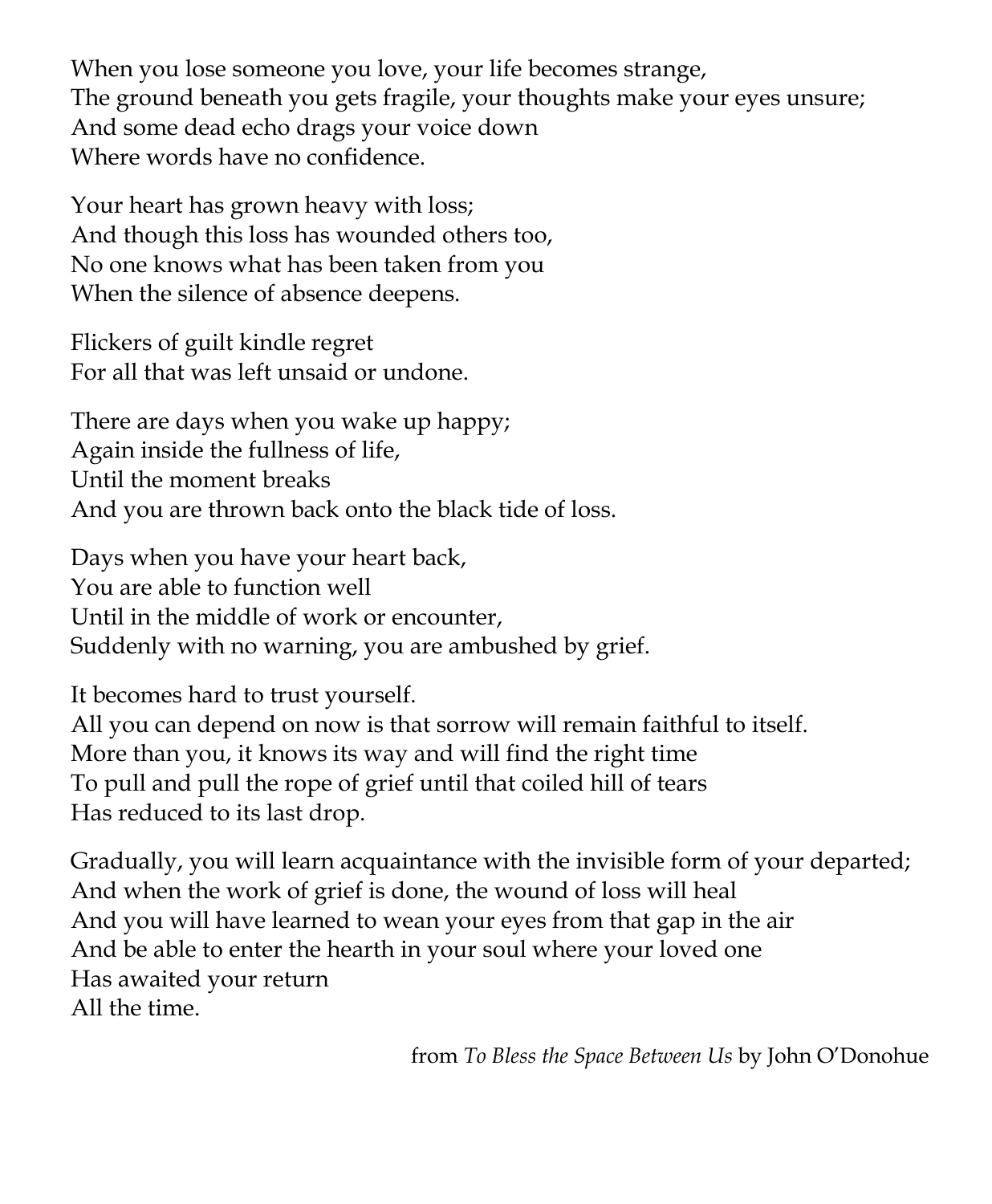Some emotions and reactions during your grieving process may include:

| grief that feels all-absorbing                          |
|---------------------------------------------------------|
| exhaustion                                              |
| social isolation                                        |
| loss of appetite                                        |
| difficulty sleeping or more tired than usual            |
| good days and bad days, waves of grief that come and go |
| the sense that nothing is right                         |
| forgetfulness, difficulty concentrating                 |
| change in family dynamics                               |
| emotional numbness                                      |
| flashbacks                                              |
| explosive emotions                                      |
| relief                                                  |
| guilt or confusion                                      |
| disbelief                                               |
| panic or anxiety                                        |
| life feels out of control                               |
| anger                                                   |
| indifference                                            |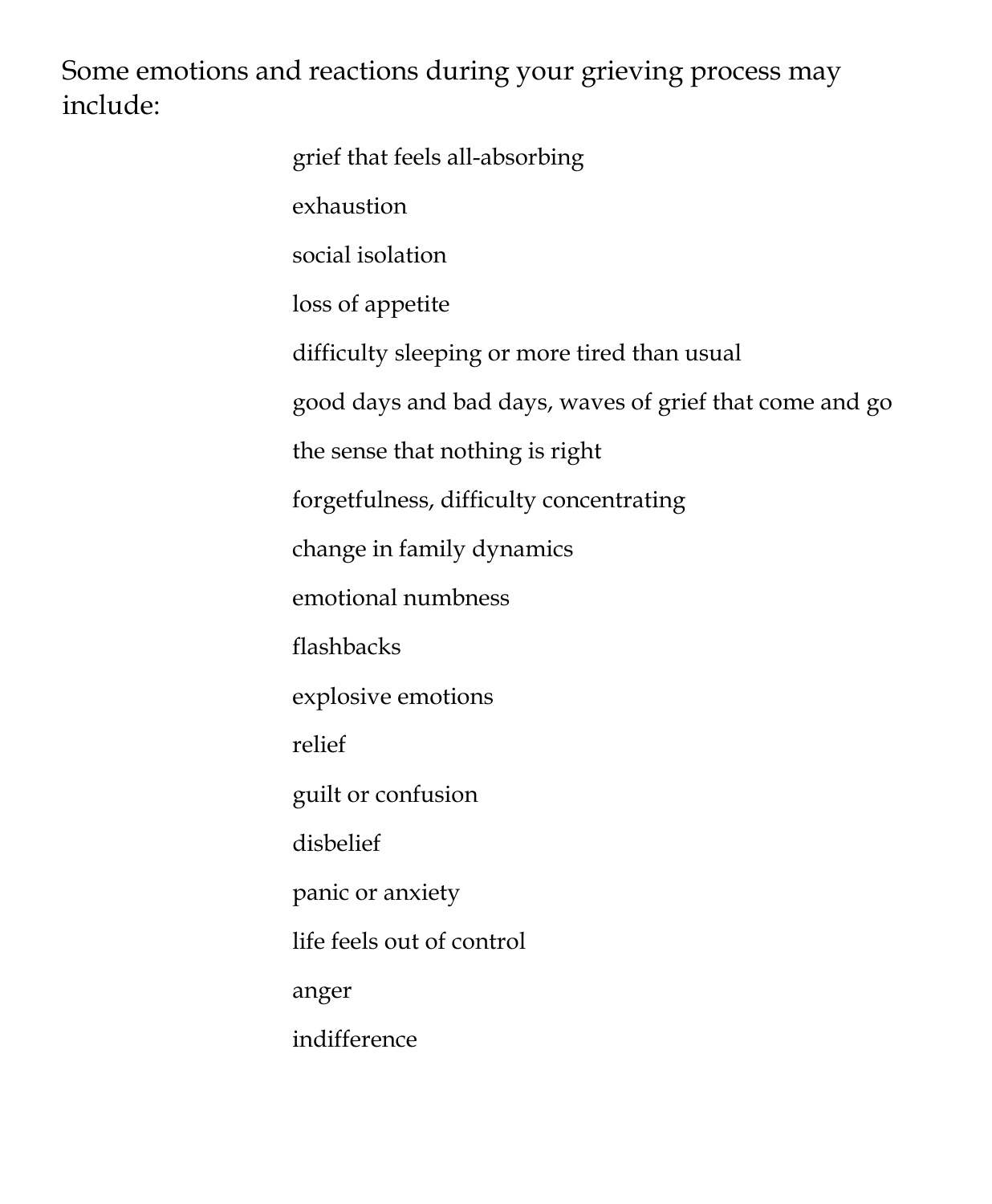## **Times that can be tough:**

#### Anniversaries

Birthdays, wedding anniversaries, one-year anniversary of the death, special days in your family

#### Religious Holidays

Christmas, Rosh Hashanah, Yom Kippur, Passover, Hanukah, Ramadan, Easter, etc.

#### Other holidays

Thanksgiving, Valentine's Day, Mother's Day, Father's Day

Special Family Occasions

Weddings, graduations, bar & bat mitzvahs, reunions, vacations

Academic Calendar

Start of each semester, midterms & final exams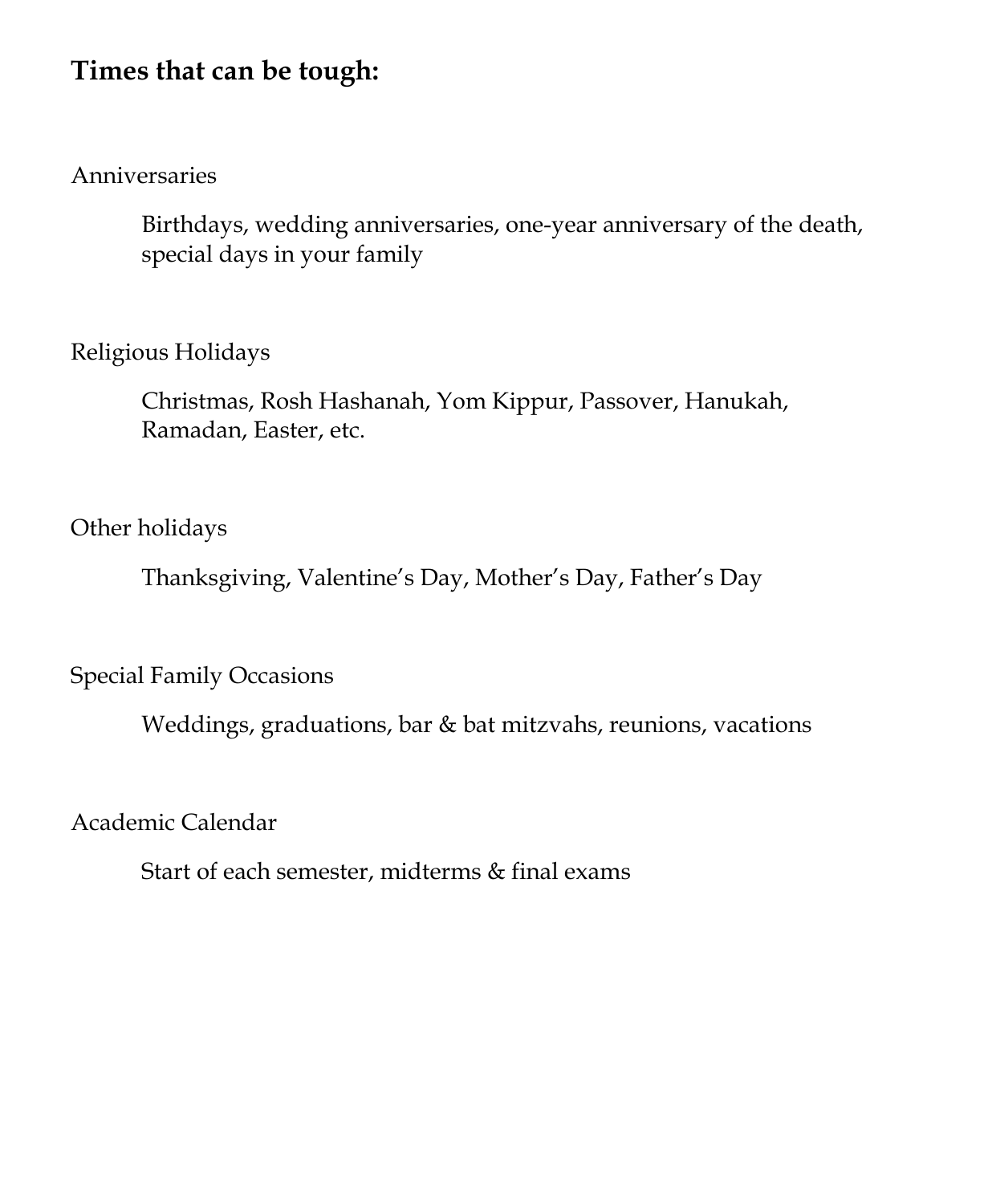## **A Process for Dealing with Grief**

## adapted from *Praying Out Goodbyes* by Joyce Rupp

| Recognition   | Begin by identifying and naming the loss, as well as the hurt<br>or pain that has accompanied it.                                                                             |
|---------------|-------------------------------------------------------------------------------------------------------------------------------------------------------------------------------|
|               | Who am I remembering today? How would I describe the place I<br>find myself now?                                                                                              |
| Reflection    | Take time to reflect. Slow down, find solitude or the company<br>of a trusted friend, be still, pray. Try to face the loss rather<br>than staying busy as a way of avoidance. |
|               | How will I take time to remember my loved one today? Do I need to<br>spend some time alone, or would conversation with someone else be<br>helpful today?                      |
| Ritualization | Create a personal ritual that honors the loss. This may<br>include a symbol of an image, or some kind of movement or<br>activity.                                             |
|               | Is there a meaningful place where I have found comfort in the past<br>(nature, a religious site, etc)?                                                                        |
| Reorientation | Welcome the healing process, accepting change and new<br>perspectives.                                                                                                        |
|               | What helps you get up in the morning? What small things have<br>helped you find hope?                                                                                         |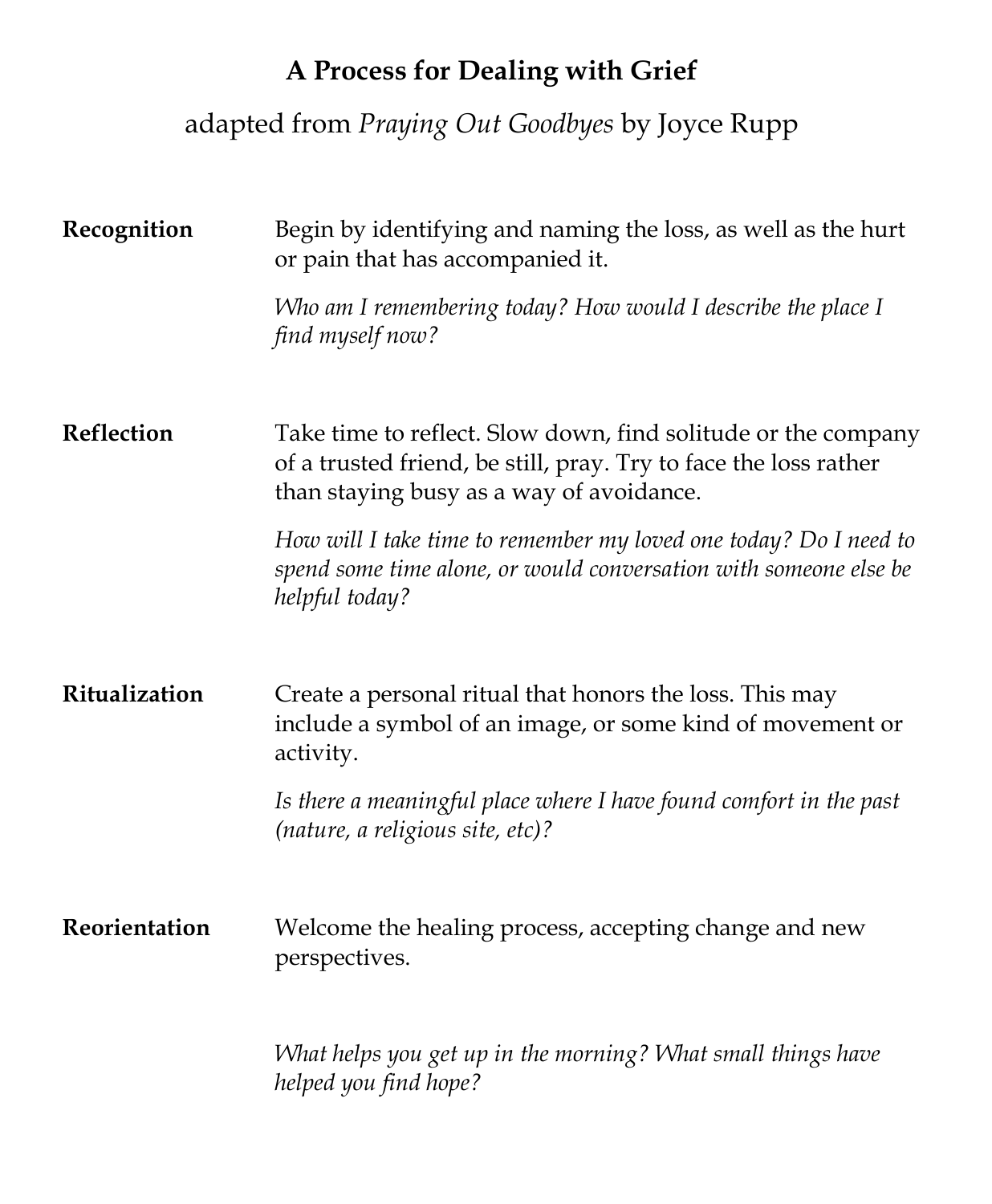## **When to seek help:**

- o It is normal to experience some degree of sleeplessness or some diminishing of appetite when in acute grief. If you find you just cannot get out of bed, or if it gets to a point where your physical health is suffering, please seek a doctor's help.
- o Noticeable weight gain or loss
- o Difficulty in making or keeping social engagements
- o High anxiety, either in intense periods or ongoing
- o Continuing flashbacks
- o If grief is disrupting your family commitments
- o A number of deaths in short succession
- o All bad days over weeks and weeks
- o If you have suicidal thoughts of any kind
- o Increased self-destructive behavior (alcohol, sex, drugs) to avoid grief
- o If your normal faith rituals are disturbed (can't pray, don't want to go to worship for extended periods of time)
- o If grief becomes an obstacle to your work and your love
- o When you don't care about anything
- o If you find yourself so consumed by the past that you are unable to make any changes. If after the first year you find you are opposing any and all changes in life, seek the help of others.
- o If you don't know how to interpret your emotional reactions
- o Conflict in your relationships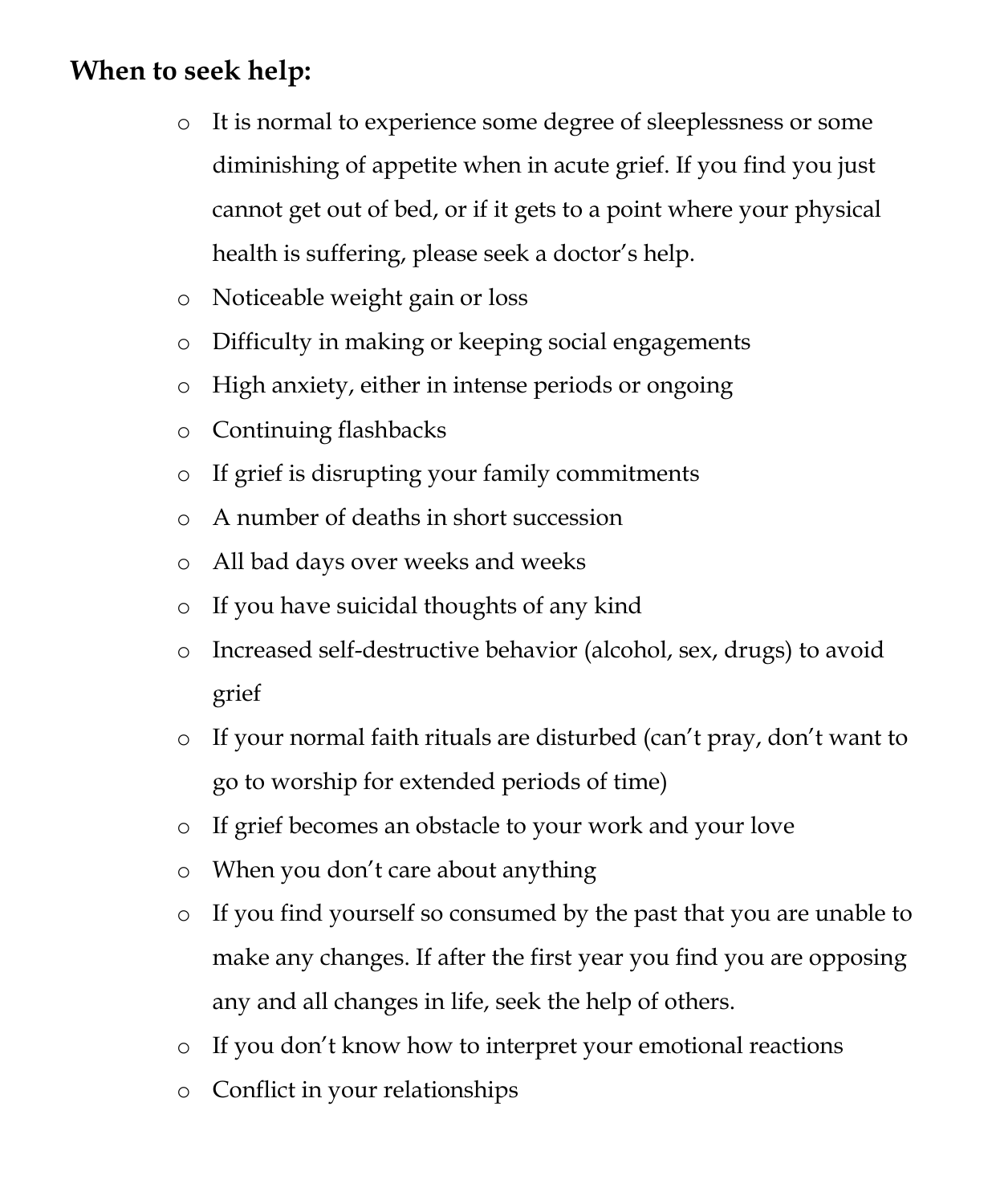## **Where to Seek Help:**

**Bard College Counseling Services:** Bard Counseling Services is staffed by clinical social workers, mental health counselors, psychologists, a consulting psychiatrist, and a consulting nutritionist. Staff members provide short-term, problem-focused treatment, crisis intervention, groups, workshops, and referrals to local physicians, psychiatrists, and psychotherapists. They can be contacted at 845-758-7433 or at counselingservice@bard.edu. In an emergency call ard Campus Security at 845-758-7460 or 845-758-7777, and ask for the counseling service counselor-on-call. You will be directed to an Area Coordinator who will ask about your immediate safety, your location, and your phone contact before connecting you with a counselor.

**The Let's Talk Program:** Having a rough day? In need of talking through a problem big or small? The Let's Talk Program is available every Monday from 4:00 to 5:00 pm at https:// doxy.me/mattsamalin, and on Fridays from 12:00 to 1:00 pm at https://doxy.me/ tamaratelberg. Beginning on March 30, 2021, we will add a Wednesday session from 2:00 to 3:00 at https://doxy.me/mirelva. No appointment is needed. No paperwork involved. Just click on the link and speak with a Bard counselor. Usually there is no waiting.

**Bard College Chaplain's Office:** Please email one of the chaplains below if you would like to set up a meeting to talk with a staff member about your journey of grief or any other topic (religious or not), or if would you like help connecting with a local faith community or health professional.

(Christian) Mary Grace Williams: mwilliams@bard.edu

(Jewish) Joshua Boettiger: jboettiger@bard.edu

(Buddhist) Tatjana Myoko von Pritttwitz und Gaffron: gaffron@bard.edu

(Muslim) Nora Zaki: nzaki@bard.edu

**Buddhist Meditation Group:** Don't believe everything you think! Twice a week we meet in our tranquil meditation space for meditation

(Mondays and Thursdays 5-6:30 pm). We sit for two rounds of meditation (30 minutes), with walking meditation in between. Newcomers receive an introduction to meditation, meditation following. Everybody is welcome! Contact our Buddhist Chaplain for more details (gaffron@bard.edu)

**Contact your faith community** for other important resources and guidance.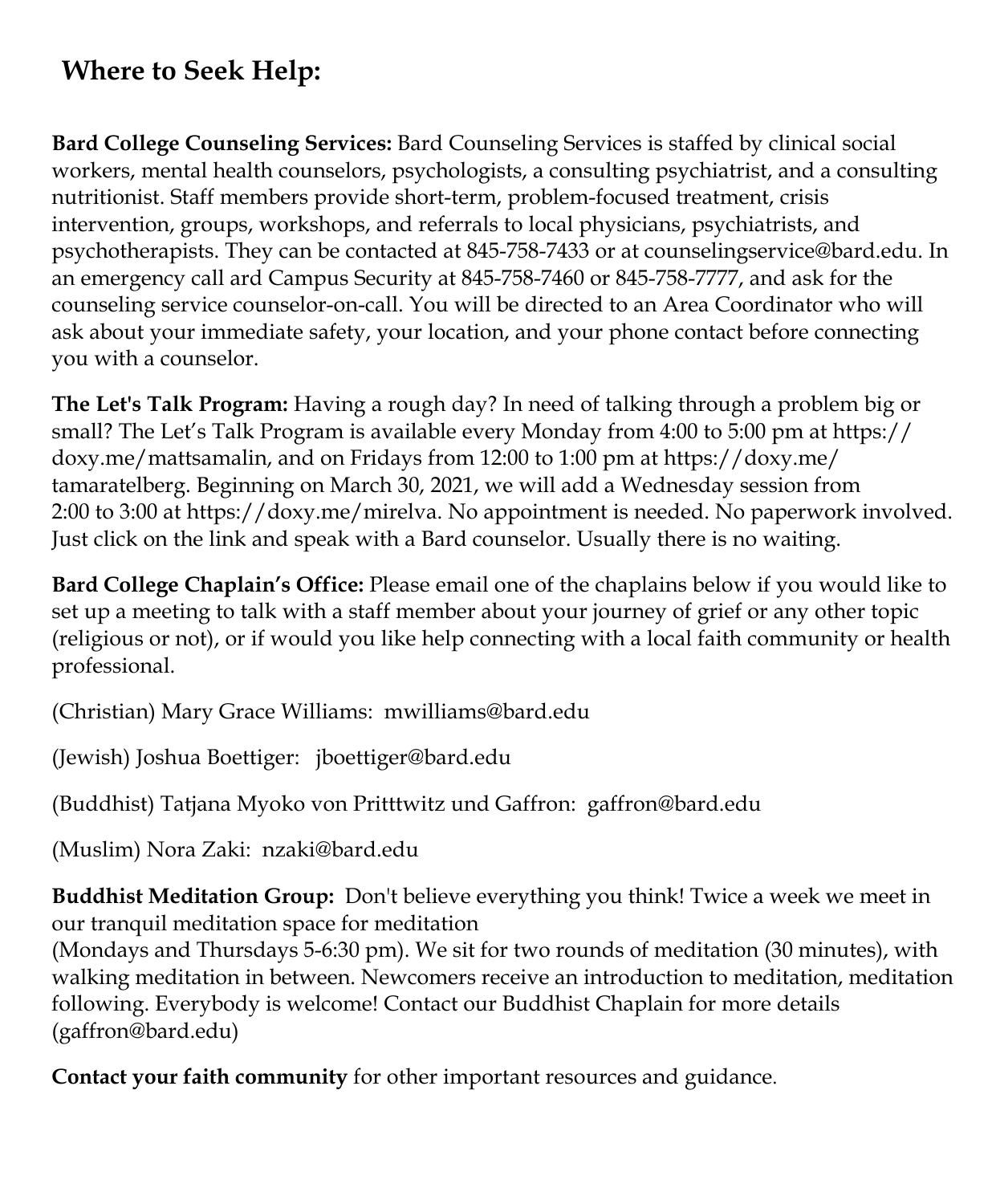### **What Now?**

the grieving process does not have a script find a sacred space try to use the most direct words you can try writing a letter to the person who has died try to avoid secrets eventually you will be able to consider new directions for yourself light physical exercise: walking or gardening tender balance: do not change anything until you are ready, but also do not try to keep everything the same. ask for help negotiating this. commemorate your loved one's memory try to leave some margins in your schedule so that when the grief

really ambushes you, you can take some time to recover

*continued on next page…*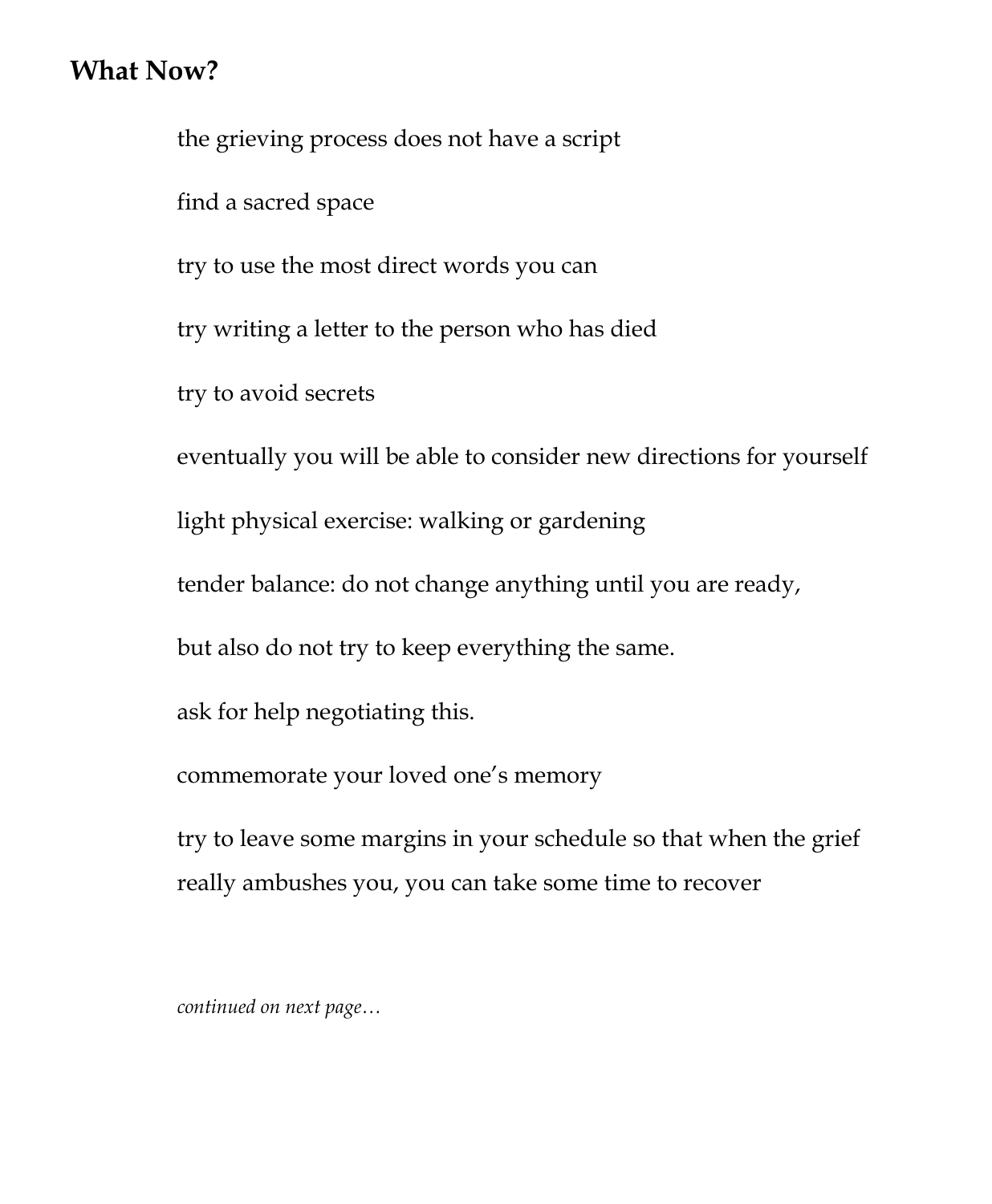sustaining yourself physically:

if it's difficult to eat – eat what you can

if it's difficult to sleep – trust your body to rest when it must

if bad news is everywhere – don't watch the news for awhile

be careful with sleeping pills, alcohol and other sedatives

actively negotiate with your professors regarding deadlines and timing of your work; advocate for your own need to grieve

anticipate difficult dates and consider how to best spend those days:

anniversaries, birthdays, weddings, graduations, etc.

try to notice what helps you get through the day, however small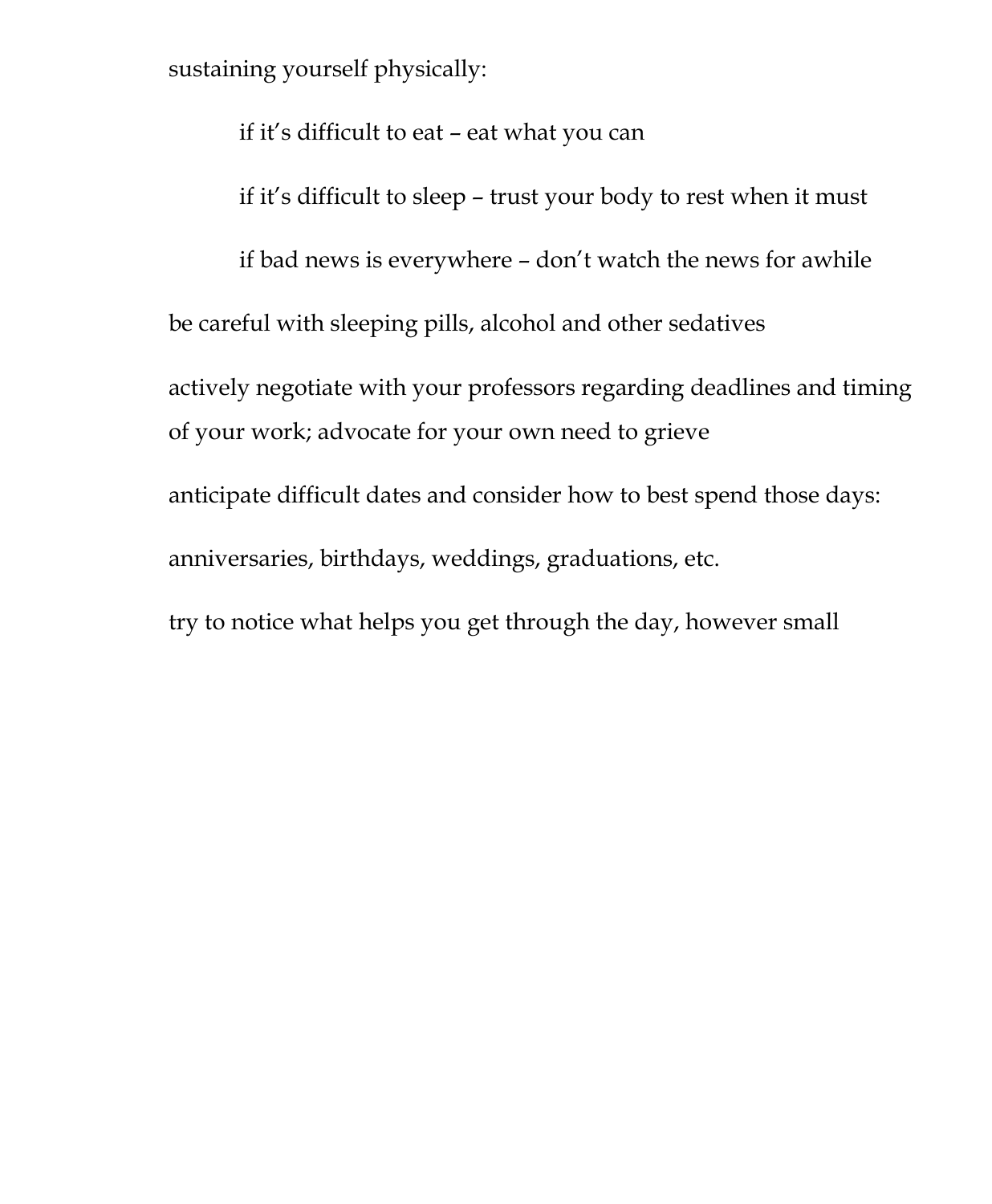## **Recommended Reading**

*Getting Grief Right: Finding Your Story of Love in the Sorrow of Loss* by Patrick O'Malley and Tim Madigan, Sounds True, Inc., 2017.

*Modern Loss* by Rebecca Soffer and Gabrielle Birkner, Harper Collins, 2018.

*Grieving: A Beginner's Guide* by Jerusha Hull McCormack, Paraclete Press, 2005.

*Life is Goodbye, Life is Hello: Gri[eving Well Through All Kinds](http://www.amazon.com/s/102-8960229-6549765?ie=UTF8&index=books&rank=-relevance%252C%252Bavailability%252C-daterank&field-author-exact=McCormack%252C%20Jerusha%20Hull) of Loss* by Alla Renee Bozarth. Hazelden Press, 1994.

*The Year of Magical Thinking* by Joan Didion, Vintage, 2005.

*Good Grief: A Constructive Approach to the Problem of Loss* by Granger E. Westberg, Augsburg Fortress Press.

*The Tibetan Book of Living and Dying* by Sogyal Rinpoche, Harper San Francisco, 2020.

*Being with Dying: Cultivating Compassion and Fearlessness in the Presence of Death*  by Joan Halifax, Shambhala, 2009.

*A Grief Observed* by C.S. Lewis, Harper San Francisco, 2001.

*Grief & Depression From an Islamic Perspective* by Abdullah Al Khater, Al-Firdous, 2001.

*Secrets of Divine Love: A Spiritual Journey into the Heart of Islam* by A Helwa.

*Lament for a Son* by Nicholas Wolterstorff, Eerdmans Publishing, 1987.

*Finding Your Way Through Grief* by Karen Katafiasz, Abbey Press, 1995.

*Walking with God Through Grief and Loss* by Joyce Rupp, Abbey Press, 1990.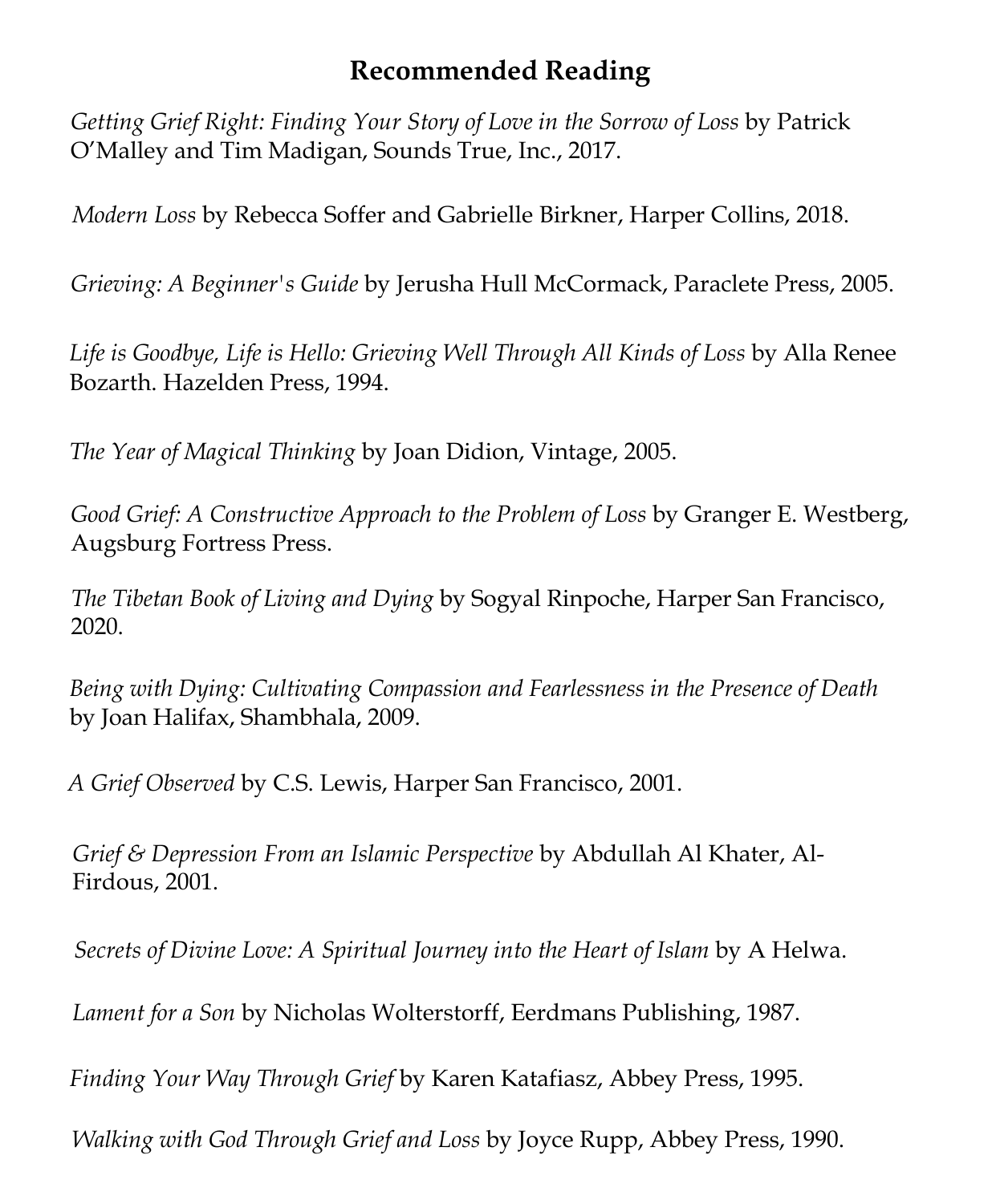### **Death of a Parent:**

*Losing a Parent: Passage to a New Way of Living* by Alexandra Kennedy, Harper, 1991.

*Mature Grief: When a Parent Dies* by Donna Schaper, Cowley Publications, 2002.

*Last Touch: Preparing for a Parent's Death* by Marilyn R. Becker, M.S.W., New Harbinger Publications, 1992.

#### **Death of a Child:**

*Empty Arms: Coping After Miscarriage, Stillbirth, or Neonatal Death* by Sherokee Ilse, Wintergreen Press.

*After the Death of a Child: Living With Loss Through the Years* by Ann K. Finkbeiner, The Free Press, 1996.

#### **Sudden or Tragic Death:**

*Living With Grief After Sudden Loss: Suicide, Homicide, Accident, Heart Attack, Stroke*, edited by Kenneth J. Dorka, Hospice Foundation of America, 1996.

*After Suicide* by John H. Hewett, Westminster Press, 1980.